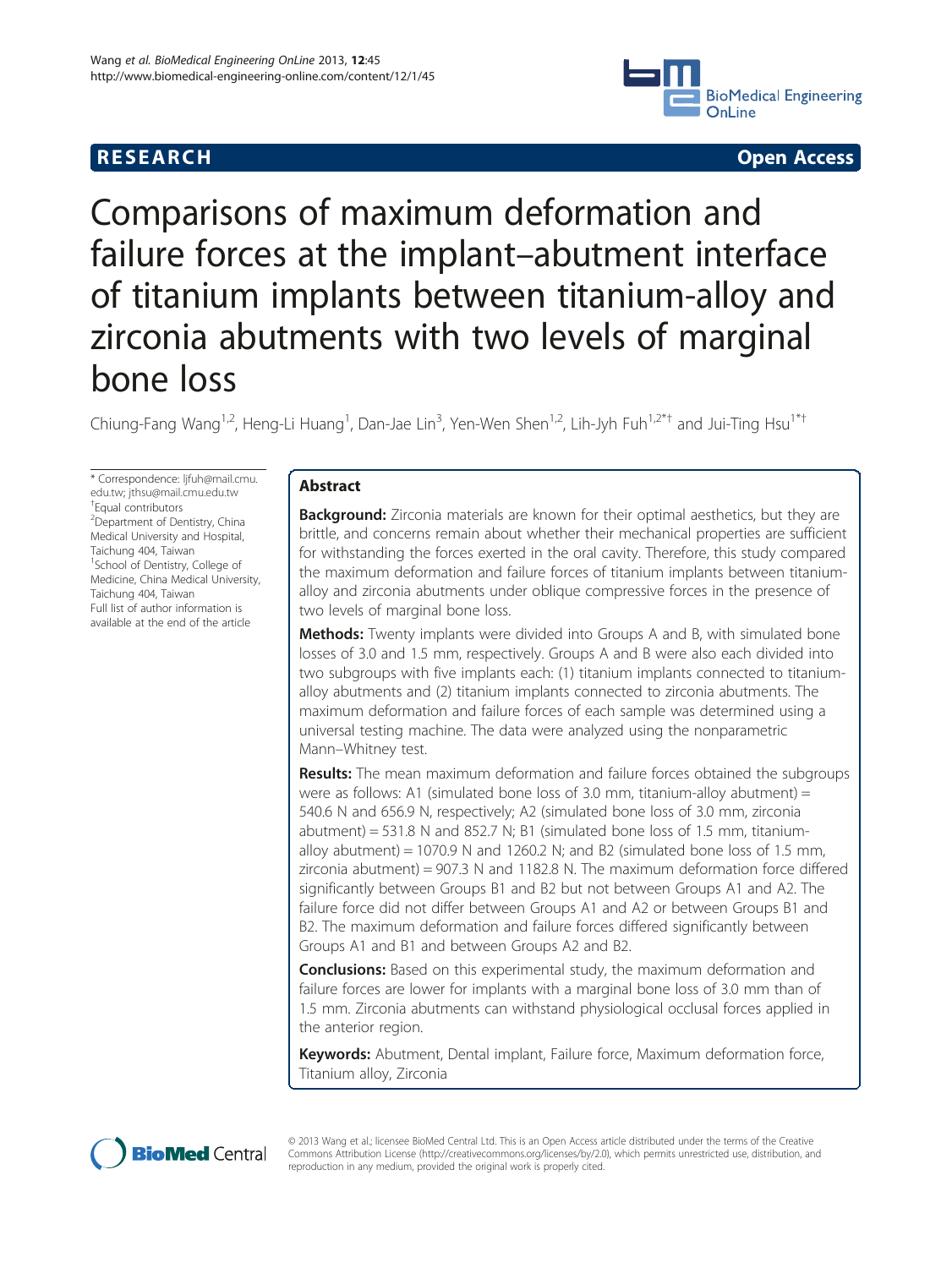## Background

Treatments for missing teeth include fixed bridges, removable partial dentures, and dental implants [[1-5\]](#page-8-0). The survival rates of dental implants are generally high. Wennerberg and Albrektsson reported that implants are successfully placed in 96–97% of prosthetic constructions, and that 87–97% of such implants are still in use after 5 years [\[6](#page-8-0)]. Numerous factors affect the success rate of implants [\[7\]](#page-8-0). Goodacre et al. divided the causes of implant failure into the following six categories: surgery, implant loss, bone loss, peri-implant soft tissue, mechanical difficulties, and esthetic/ phonetic problems [\[8](#page-8-0)]. Esthetic problems are a challenge for dentists. Titanium abutments respond favorably to gum tissue and have favorable mechanical properties. However, the unesthetic bluish color of titanium remains visible through the soft tissues [[9-11](#page-8-0)], which is of great concern when the maxillary incisors are treated, especially in patients with a high smile line or a thin mucosal biotype. The increasing demand for more favorable esthetic outcomes makes ceramic a potentially attractive alternative material because of its toothlike color.

The first ceramic abutments were developed in the 1990s to mitigate the unsightly color of titanium. The initial replacements were made of alumina [[12,13\]](#page-8-0); however, several clinical studies [\[14,15](#page-8-0)] found fractures on alumina abutments. This weakness prompted the development of yttrium-oxide-stabilized zirconia, which is now widely used in dentistry [[16\]](#page-8-0). Vagkopoulou et al. demonstrated that the transformationtoughening characteristic of yttrium-oxide-stabilized zirconia is effective at preventing crack propagation [[16](#page-8-0)]. Yildirim et al. [[17\]](#page-8-0) indicated that yttrium-oxide-stabilized zirconia ceramic has twice the strength of alumina ceramic. However, whether zirconia abutments will entirely replace titanium abutments remains unclear.

In addition to esthetic problems, bone loss is another common concern in implant failures. Goodacre et al. [[8\]](#page-8-0) observed a mean bone loss of 0.9 mm (range from 0.4 to 1.6 mm) after 1 year, with an ongoing annual bone loss of 0.1 mm (range from 0 to 0.2 mm). Roos-Jansåker and colleagues [[18\]](#page-8-0) found that the bone level was located 3 mm apical to the implant head in 20.4% of Brånemark implants after 9 to 14 years of use. They further claimed that 8% of the implants suffered from progressive bone loss (≥1.8 mm) after 9 to 14 years when compared with 1-year data. From 1997–2004, 3609 implants were reported as failures, for reasons including implant mobility, inflammation/bone loss, and breakage [\[19\]](#page-8-0).

While titanium-alloy and zirconia abutments are themselves resistant to breakage, peri-implant marginal bone loss can result in implant failure. These two materials have distinct mechanical properties, but few studies have compared them in detail. Therefore, the objectives of this study were to determine the maximum deformation and failure forces of titanium implants with titanium-alloy abutments and zirconia abutments in the presence of 3.0 and 1.5 mm of marginal bone loss. In addition, damage to the implant–abutment interface was observed using scanning electron microscopy (SEM).

## Methods

## Sample preparation

Twenty regular titanium implants (MK III, Nobel Biocare) were used in this study. Each implant was 4.0 mm in diameter and 13.0 mm in length, with a 0.7-mm-high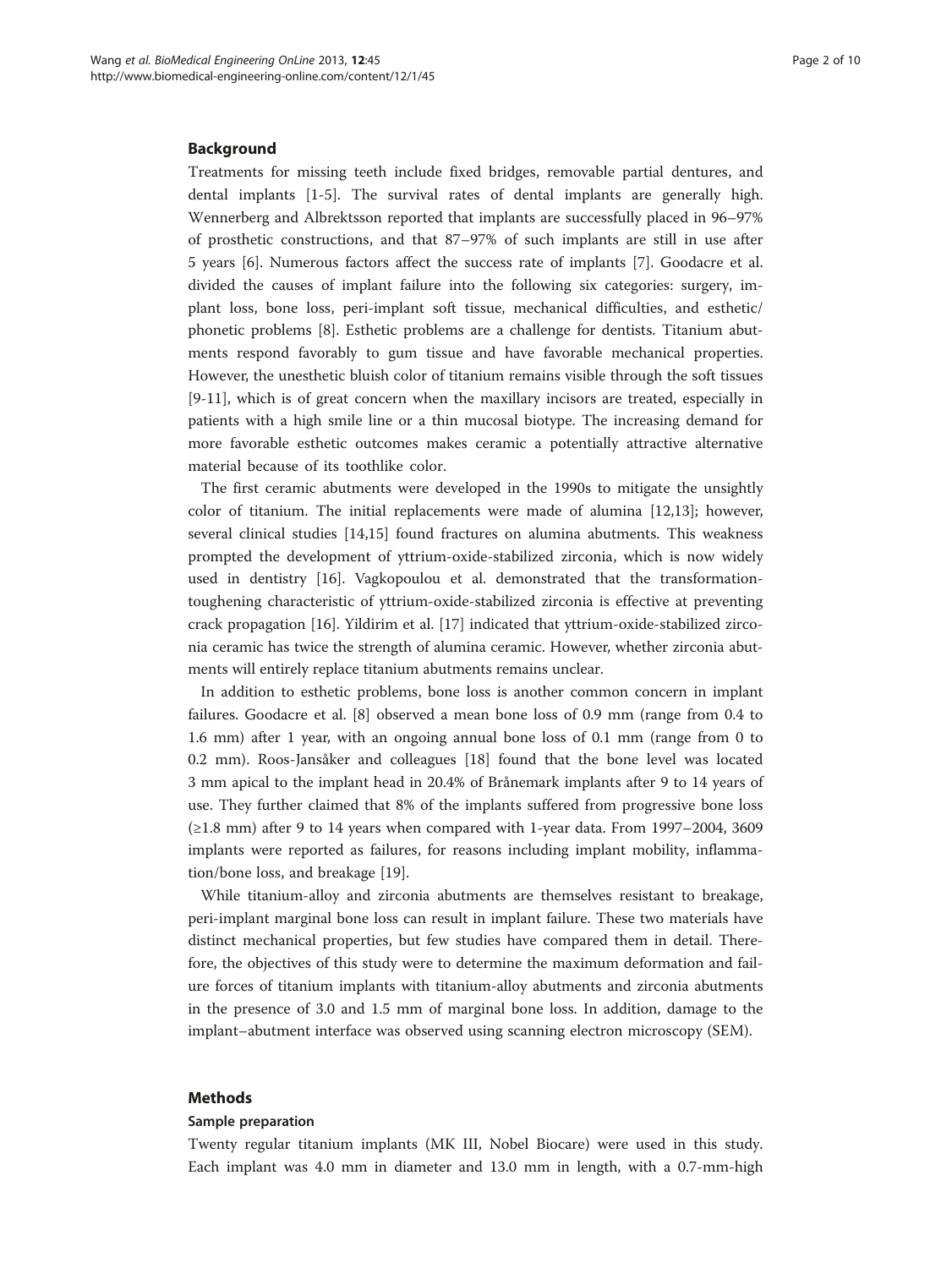external hexagon (Figure 1). Two abutment materials—titanium alloy (Grade 5) and zirconia (commercially unavailable)—were used in this experiment. All of the experimental abutments were 4.0 mm wide and 7.0 mm long. Each abutment was retained with a titanium-alloy (Grade 5) abutment screw tightened to  $35 \text{ N} \cdot \text{cm}$ .

## Maximum deformation and failure forces of the combined implant and abutment

The specimens were arranged in a modified version of the setup specified for the ISO 14801 standard (dentistry-fatigue test for endosseous dental implants, International Organization for Standardization 2007, Geneva, Switzerland) (Figure [2\)](#page-3-0). Marginal bone loss after implantation was mimicked in Groups A and B by locating the top of the implants at 3.0 and 1.5 mm from the specimen holder, respectively. Furthermore, Groups A and B were each divided into two subgroups with five implants each: (1) titanium implants connected to titanium-alloy abutments (Groups A1 and B1 with simulated bone losses of 3.0 and 1.5 mm, respectively) and (2) titanium implants connected to zirconia abutments (Groups A2 and B2 with simulated bone losses of 3.0 and 1.5 mm, respectively).

Each implant–abutment assembly was embedded in a custom-made jig that allowed a 30-degree oblique force to be applied in the experiments based on the ISO 14801 standard. In accordance with this standard, a custom-designed hemispherical stainlesssteel cap (with a diameter of 20 mm) was placed on the abutment instead of the prosthetic crown in this experiment. Each loading procedure involved applying a force to a hemispherical stainless-steel cap until failure, using a universal testing machine (AG-IC, Shimadzu, Japan) with a cross-head speed of 1.0 mm/min. The raw data were recorded as a force-vs-displacement curve. The first obvious turning point of the curve was defined as the maximum deformation force, and the top of the curve was defined as the failure force (Figure [3\)](#page-3-0).

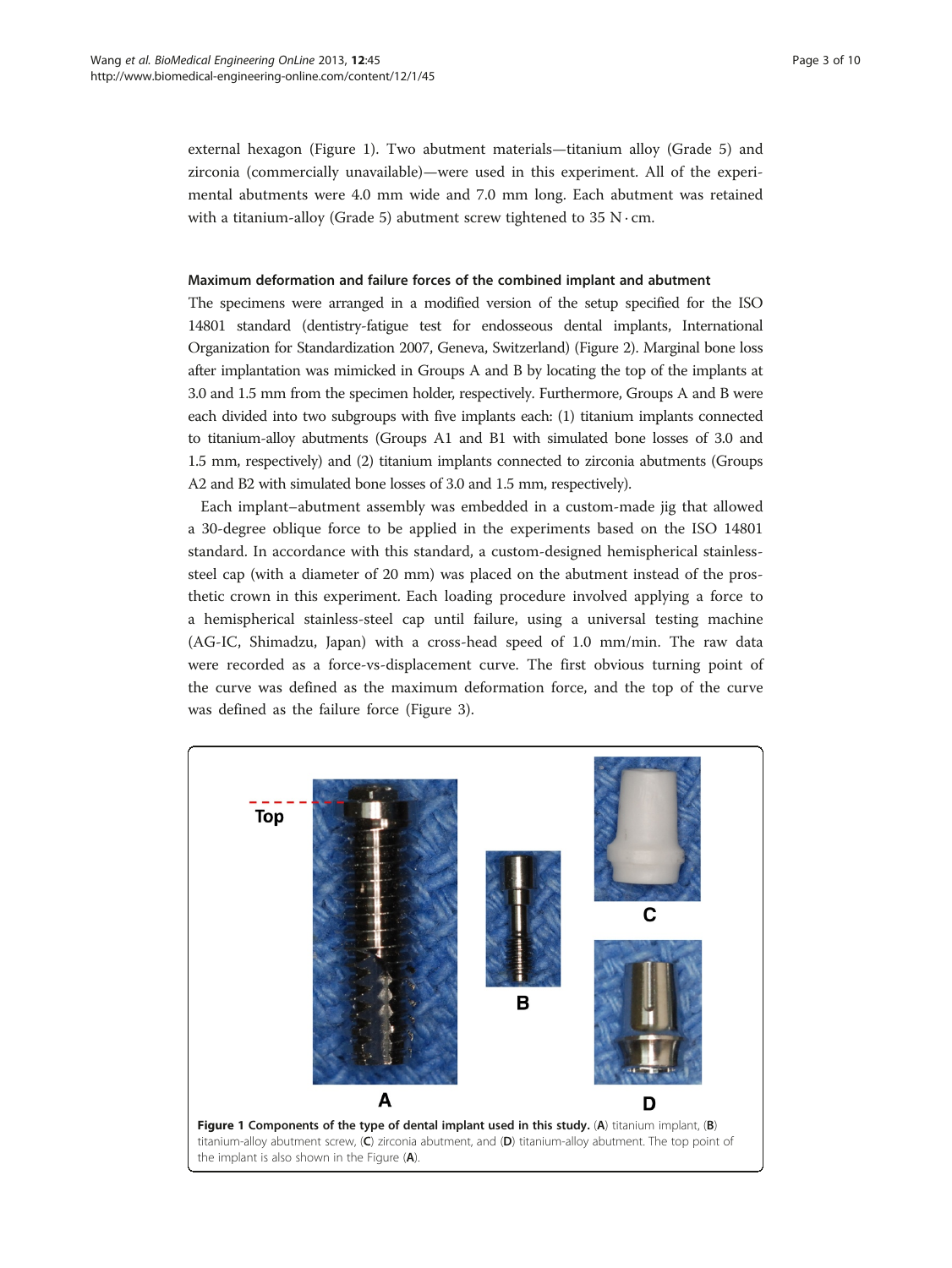<span id="page-3-0"></span>

## Observing damage to the implant–abutment interface

SEM (JEOL, JSM-5400, Japan) was used to observe interfacial damage between the titanium implant and the abutment performed before and after mechanical testing at 35× magnification. For these evaluations the implants and abutments from all groups were cleaned with alcohol and dried, and the surfaces of the zirconia abutments were then coated with gold.

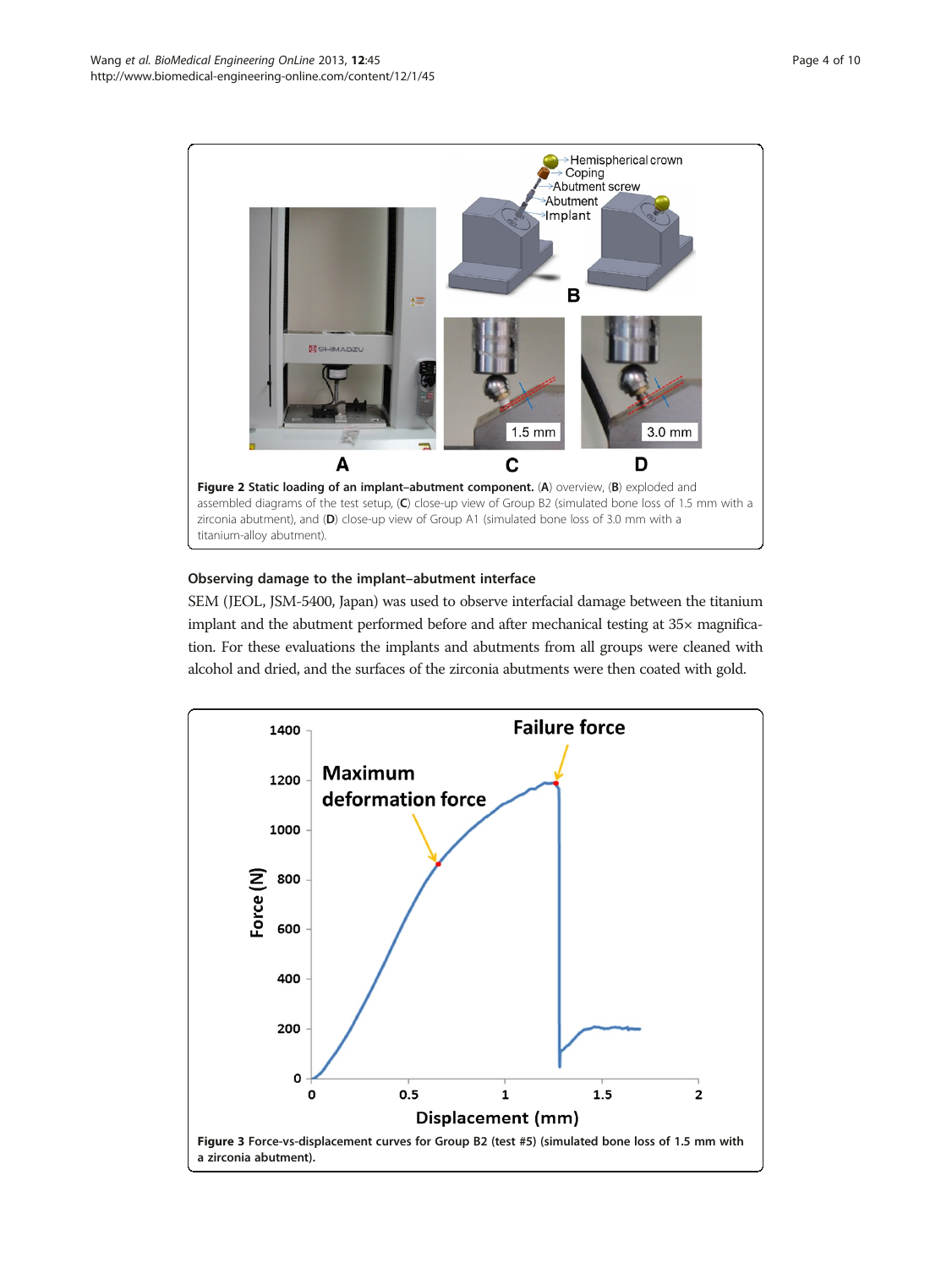### Statistical analysis

The maximum deformation and failure forces obtained from the force-vs-displacement data of implants with titanium-alloy and zirconia abutments with exposures of 3.0 and 1.5 mm were summarized as mean and SD (standard deviation) values. Due to the small sample, the nonparametric Mann–Whitney test was used to analyze the forces at maximum deformation and failure, and to assess differences according to the exposure distance. The level of significance was determined as  $P < 0.05$ . All statistical analyses were performed using SAS software (Version 9.1.2, SAS Institute, Cary, NC, USA).

## Results

Table 1 indicates that the maximum deformation forces in all groups ranged from 450 to 1200 N, and that the failure force ranged from 550 to 1500 N. In simulating a periimplant bone loss of 3.0 mm, the mean maximum deformation forces in Groups A1 and A2 were 540.6 and 531.8 N, respectively; the mean failure forces were 656.9 and 852.7 N, respectively. The use of titanium-alloy or zirconia abutments did not influence either the maximum deformation force ( $P = 0.62$ ) or the failure force ( $P = 0.06$ ). In simulating a peri-implant bone loss of 1.5 mm, the mean maximum deformation forces in Groups B1 and B2 were 1070.9 and 907.3 N, respectively; the mean failure forces were 1260.2 and 1182.8 N, respectively. The failure force did not differ significantly between Groups B1 and B2 ( $P = 0.41$ ), whereas the maximum deformation force was higher in Group B1 than in Group B2 ( $P = 0.04$ ), being larger for titanium-alloy abutments than for zirconia abutments. In all cases the implants were permanently bent and cracked in the region of their threads. No deformation of the abutment screws was observed in Group A1 or A2 (simulating 3 mm of bone loss). However, the abutment screw was fractured in two samples of Group B1 and in one sample of Group B2 (both simulating 1.5 mm of bone loss), while the others were only bent. The maximum deformation and failure forces differed significantly between 3.0 and 1.5 mm of bone loss in both titanium-alloy abutments (Groups A1 and B1, respectively;  $P \lt 0.05$ ) and zirconia abutments (Groups A2 and B2, respectively;  $P < 0.05$ ).

SEM performed after the mechanical testing revealed no clear difference in damage to the implant–abutment interface between Groups A1 and A2 (simulating 3 mm of

|                                          |           | Bone loss of 3.0 mm         |                             | Bone loss of 1.5 mm         |                             |
|------------------------------------------|-----------|-----------------------------|-----------------------------|-----------------------------|-----------------------------|
|                                          |           | Group A1                    | Group A2                    | Group B1                    | Group B2                    |
|                                          |           | Titanium- alloy<br>abutment | <b>Zirconia</b><br>abutment | Titanium- alloy<br>abutment | <b>Zirconia</b><br>abutment |
| Maximum deformation<br>Failure force (N) | Minimum   | 528.8                       | 487.3                       | 936.9                       | 779.3                       |
|                                          | Maximum   | 562.3                       | 573.5                       | 1182.6                      | 1035.6                      |
|                                          | Mean      | 540.6                       | 531.8                       | 1070.9                      | 907.3                       |
|                                          | <b>SD</b> | 13.9                        | 35.4                        | 81.2                        | 105.9                       |
| Failure force (N)                        | Minimum   | 553.4                       | 714.0                       | 1150.3                      | 989.9                       |
|                                          | Maximum   | 941.9                       | 989.4                       | 1385.5                      | 1424.3                      |
|                                          | Mean      | 656.9                       | 852.7                       | 1260.2                      | 1182.8                      |
|                                          | <b>SD</b> | 161.5                       | 116.9                       | 94.2                        | 148.9                       |

Table 1 Measured maximum deformation and failure forces in newtons (N) for the different groups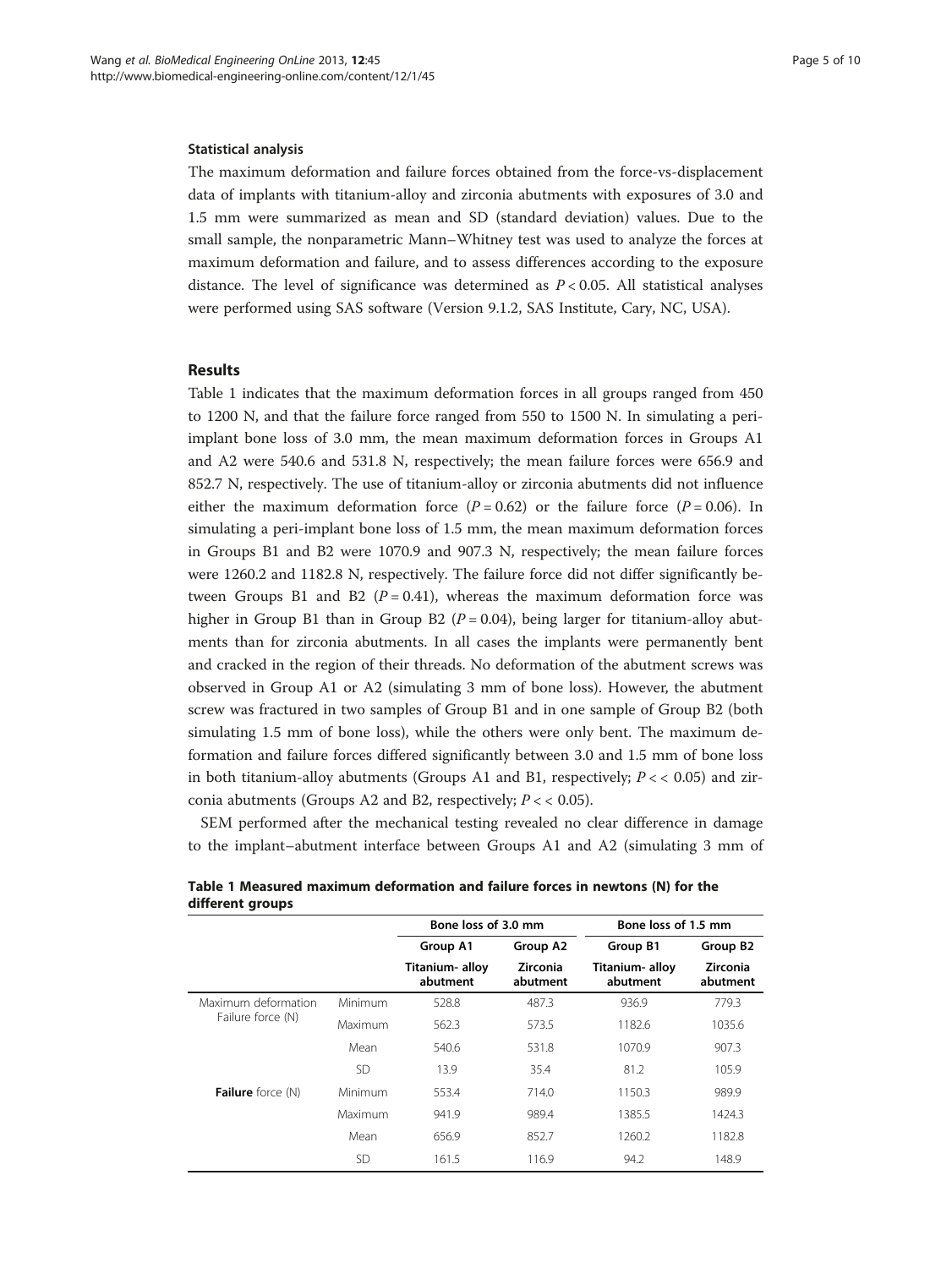bone loss) (Figure 4A, B), with this damage categorized as minor. The surface deformation of the abutment or implant was more serious for a bone loss of 3.0 mm (Groups B1 and B2), with this damage being serious and permanent in both groups (Figure 4C, D).

## **Discussion**

Several advantages of zirconia have prompted its use by increasing numbers of dentists and patients: its strength is similar to that of other metals, its color and translucency are identical to those of teeth, and it exhibits high biocompatibility, which reduces the risk of inflammation because dental plaque is unlikely to accumulate. However, the strength of zirconia abutments is not as well understood as that of titanium abutments. Some studies have investigated the strength of zirconia abutments, but none of them considered the limit strength and interface damage mode of zirconia abutments that can cause a peri-implant bone to fail over time. Therefore, the main purpose of this study was to determine the maximum deformation and failure forces of titanium implants with titanium-alloy and zirconia abutments under different simulated bone-loss conditions.

Many clinical failure modes has been reported for dental implants [\[20,21](#page-8-0)]. In addition to infection soon after dental implant insertion and poor oral hygiene, another major reason for such failures is poor osseointegration, which refers to the interface condition between the implant and the surrounding bone. Osseointegration may be poor due to overloading [[22\]](#page-8-0) or primary instability [[2,](#page-8-0)[23,24\]](#page-9-0) of the implant. Some marginal bone loss is generally observed after dental implant insertion, which begins at the neck of

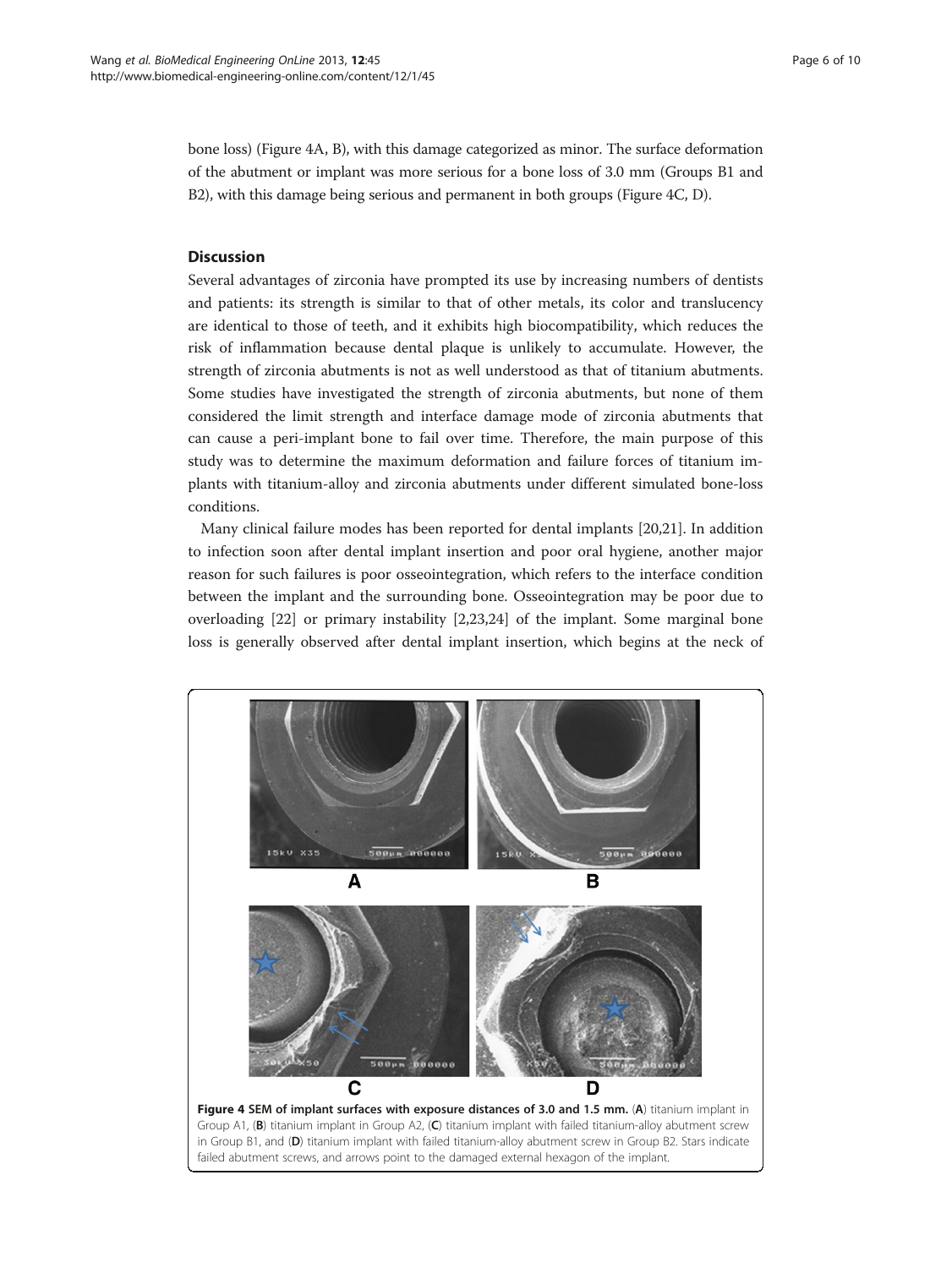the implant and can spread to the first thread of the implant body or to the first contact between the bone and the rough surface of the implant. Sunden Piknér and Gröndahl [[25\]](#page-9-0) reported that 2.3% of implants demonstrated a marginal bone loss  $\geq 3$ mm within the first year, with this proportion increasing to 7.0% after 9 years. Rocci et al. [\[26\]](#page-9-0) observed 97 implants with turned surfaces in 46 maxillae that were used for single or partial rehabilitation, and found an average surrounding bone loss of 1.5 mm after 3 years of prosthetic loading. Various factors such as the implant design in the cervical region, abutment design, biologic width, and platform-switching concept influence bone loss [[27\]](#page-9-0), and the reported range of marginal bone loss in the first year is 0.4 to 1.6 mm, with an annual rate of 0 to 0.2 mm [\[8](#page-8-0)] thereafter. The experiments performed in the present study exposed the top 3.0 and 1.5 mm of the implant, which was designed to simulate the typical clinical conditions after 5–7 and 20 years, respectively [[8\]](#page-8-0), thereby examining the influence of implant marginal bone loss on both medium- and long-term bases.

Yildirim et al. [\[17\]](#page-8-0) used static tests to compare the fracture load of zirconia and aluminum-oxide abutments to 30-degree oblique loading, and found that the zirconia abutments (737.6 N) were stronger than aluminum-oxide abutments (280.1 N). Kerstein et al. [[28\]](#page-9-0) applied 40-degree oblique loading to measure the fracture strength of two brands of zirconia abutment: an Atlantis abutment constructed from zirconia, and a Nobel Biocare Procera AllZirkon abutment. They found that the fracture strength was significant larger for the Atlantis abutment (831 N) than for the Nobel Biocare Procera AllZirkon abutment (740 N). However, for both types of zirconia abutments the failure load exceeded the maximum human bite force. The results of the mechanical tests of the strength of zirconia abutments in the present study may differ from those of the previous studies due to differences in the experimental setups, particularly the angle of the applied load, the implant and abutment sizes and shapes, and the design of the upper loading member. The experimental apparatus used in the present study was designed based on the IS0 14801 standard, with only the distance at the top of the exposed implant—which was the main research focus of this study—adjusted to allow comparisons.

Ferrario et al. [[29\]](#page-9-0) found that the single-tooth bite forces in healthy young male adults were 150 and 140 N for the central and lateral incisors, respectively. The physiological maximum incisor biting forces may up to 290 N depending on facial morphology and age [[30](#page-9-0)]. The average maximum failure forces for all groups in the present study exceeded the mentioned bite forces in anterior areas, as well as for all specimens tested, for which plastic deformations first appeared under oblique compressive loads exceeding 480 N. Zirconia abutments can therefore be considered a valid alternative to titanium-alloy abutments in anterior areas. However, zirconia abutments must be further evaluated in the posterior area of the jaw bone because the occlusal force is substantially larger than that of the anterior teeth.

Calderon et al. [\[31](#page-9-0)] found that the maximum bite force varied from 656.1 to 108.9 N in females with bruxism (mean maximum bite force: 395.6 N), and from 999.3 to 262.8 N in males with bruxism (mean maximum bite force: 584.5 N). These results suggest that in patients with bruxism and serious marginal bone loss (>3.0 mm) surrounding the implant, both zirconia and titanium-alloy abutments should be applied with extreme care.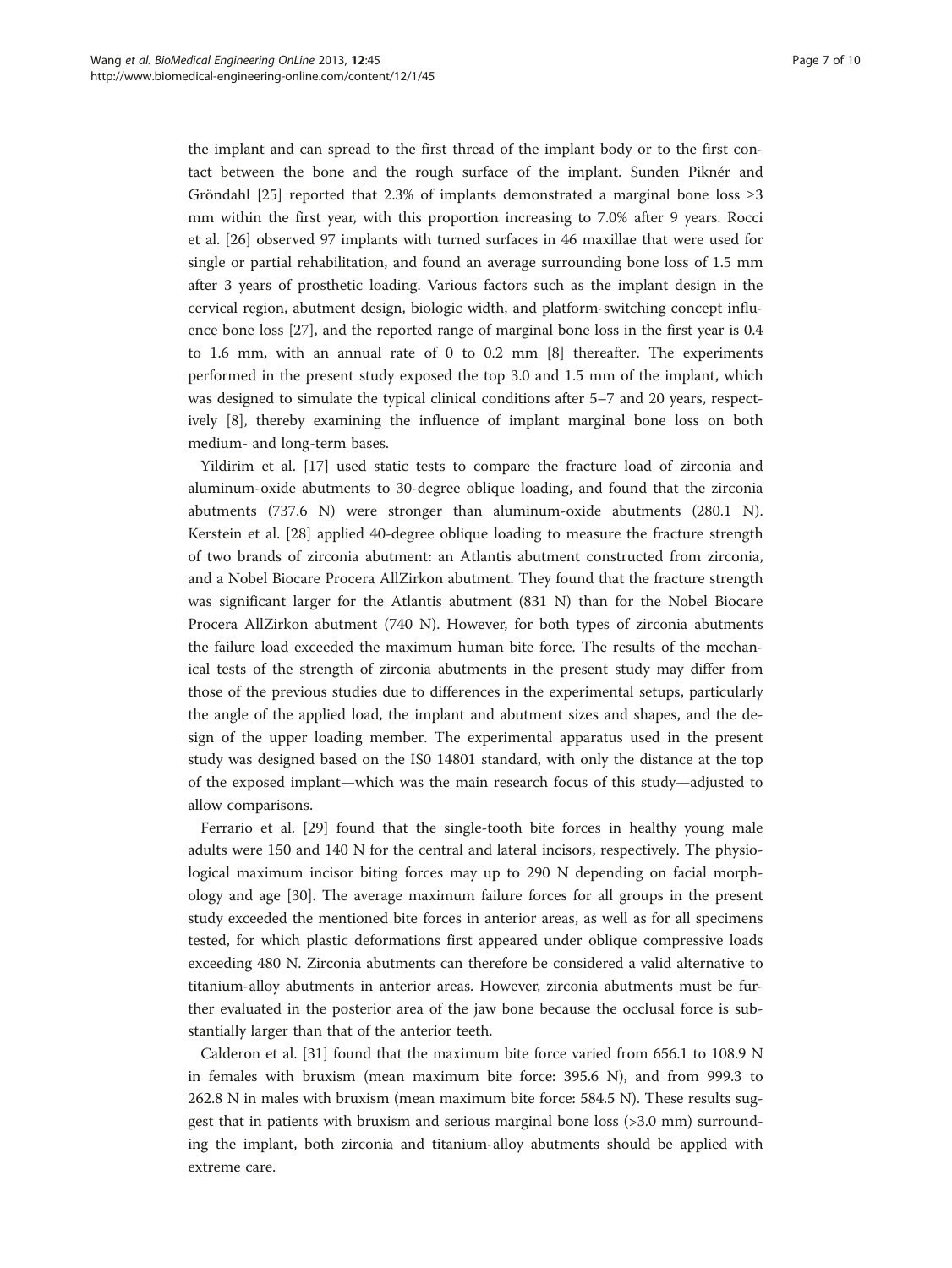Applying oblique loading to a dental implant without marginal bone loss will result in stress concentration at the implant–abutment interface, which is the fulcrum (pivot) of the structure. The energy associated with the applied force would pass through the abutment and onto the implant–abutment interface and abutment screw, and finally to the bottom of the implant and surrounding host material. However, the energy associated with applying an oblique loading to an implant with marginal bone loss would pass through the abutment and onto the implant–abutment interface and abutment screw, to the exposed part (upper side) of the implant, and finally to the bottom of the implant and surrounding host material. In Groups A1 and A2 (with 3 mm of bone loss), the bottom of the abutment screw was located near the fulcrum, and thus the upper abutment screw could enhance the structural stiffness of the exposed part of the implant. The implant–abutment structure was weakest in the fulcrum, which was 3 mm below the top of the implant. Therefore, if the applied loading exceeded the strength of the implant, the implant would begin bending, the thread would then crack, and finally the implant would fracture. In Groups B1 and B2 (with 1.5 mm of bone loss), the lower part of the abutment screw was located in the unexposed part of the implant, which was embedded in the specimen holder. In addition, the upper (cylinder) portion of the implant had a larger structural stiffness than the thread of the implant. The stress would be concentrated at the implant–abutment interface, similar to the case without marginal bone loss. Therefore, most of the applied energy would act at the implant–abutment interface, resulting in serious damage.

Human occlusal forces are dynamic. However, a dynamic loading test was not used to simulate the aging process in this study, due to previous studies indicating that the aging process does not significantly affect the fracture strength of zirconia specimens [\[28,32,33](#page-9-0)]. Basically, the survivability of zirconia depends on its ability to withstand occlusal forces. The experimental results indicated that the maximum deformation forces in Groups A2 and B2 were 531.8 and 907.3 N, which are much smaller than normal human bite forces. In a very small number of clinical cases the patient's bite force could be larger than these maximum deformation forces and the marginal bone loss could be larger than 3 mm, resulting in the failure of the implant–zirconia abutment component or fracture of the implant body, although the zirconia abutment itself should remain intact.

Some limitations of this study should be considered. First, the sample size was small, though this was also the case in previous studies [[34,35\]](#page-9-0); future studies should investigate larger numbers of specimens. Second, this study focused on static loading rather than dynamic loading. Although previous studies [\[28,32,33](#page-9-0)] have indicated that the use of static or dynamic loading would have no significant affect on the strength of zirconia specimens, further fatigue experiments are needed to confirm this. Third, only a single type of implant was used in this study, and so the effect of different implant sizes and implant–abutment connection types should be also investigated in future studies.

## **Conclusions**

The experimental results obtained in single static loading tests indicated that implants with a simulated marginal bone loss of 3.0 mm exhibited decreased maximum deformation and failure forces compared to those with a simulated marginal bone loss of 1.5 mm. Zirconia abutments can withstand physiological occlusal forces applied in the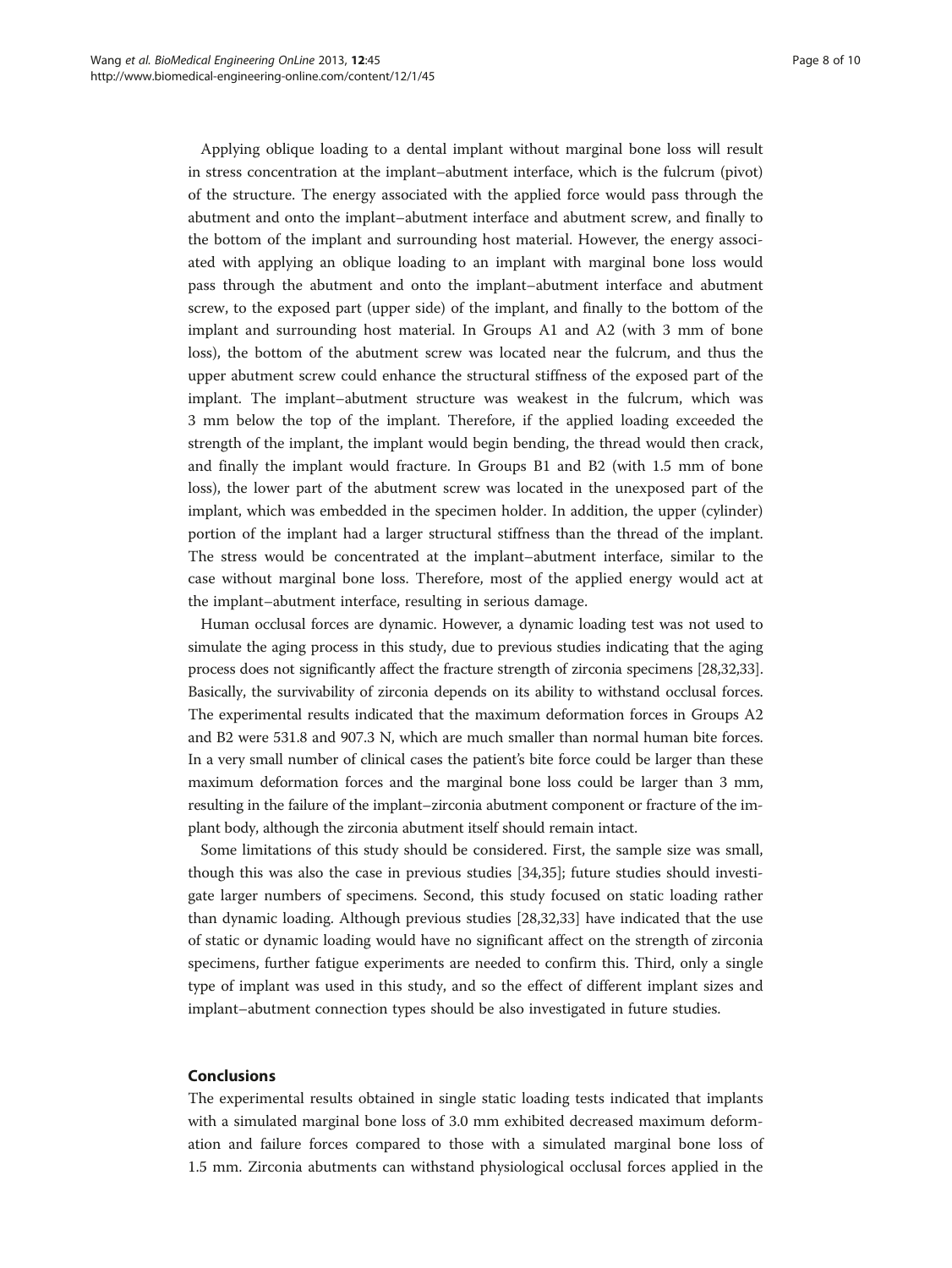<span id="page-8-0"></span>anterior region for both 1.5-mm and 3.0-mm marginal bone losses. Therefore, the clinical use of zirconia abutments should be considered when esthetic outcomes are important.

#### Competing interests

The authors declare that they have no competing interests.

#### Authors' contributions

CFW, JTH, and LJF conceived and designed the experiments; CFW, JTH, DJL, and YWS performed the experiments; HLH and JTH analyzed the data; CFW and JTH wrote the manuscript; and all of the authors read and approved the final version of manuscript.

#### **Acknowledgments**

This study was supported by the National Science Council, Taiwan (Grant number: NSC 101-2221-E-039-003) and China Medical University (Grant number: DMR-100–034). The authors thank the Green DenTech company for supplying the test components used in this study, and Professor Y.Y. Shiau and Professor C.S. Chang for their invaluable assistance.

#### Author details

<sup>1</sup>School of Dentistry, College of Medicine, China Medical University, Taichung 404, Taiwan. <sup>2</sup>Department of Dentistry, China Medical University and Hospital, Taichung 404, Taiwan. <sup>3</sup>Department of Dental Hygiene, College of Health Care, China Medical University, Taichung 404, Taiwan.

#### Received: 29 January 2013 Accepted: 15 May 2013 Published: 20 May 2013

#### References

- Chen CL, Chang CL, Lin SJ: Immediate implant placement and provisionalization with simultaneous guided bone regeneration in the esthetic zone. J Dent Sci 2011, 6(1):53-60.
- 2. Huang HL, Tu MG, Fuh LJ, Chen YC, Wu CL, Chen SI, Hsu JT: Effects of elasticity and structure of trabecular bone on the primary stability of dental implants. J Med Biol Eng 2010, 30(2):85–89.
- Lee CC, Lin SC, Kang MJ, Wu SW, Fu PY: Effects of implant threads on the contact area and stress distribution of marginal bone. J Dent Sci 2010, 5(3):156–165.
- Hsu JT, Fuh LJ, Lin DJ, Shen YW, Huang HL: Bone strain and interfacial sliding analyses of platform switching and implant diameter on an immediately loaded implant: experimental and three-dimensional finite element analyses. J Periodontol 2009, 80(7):1125–1132.
- Popelut A, Valet F, Fromentin O, Thomas A, Bouchard P: Relationship between sponsorship and failure rate of dental implants: a systematic approach. PloS one 2010, 5(4):e10274.
- 6. Wennerberg A, Albrektsson T: Current challenges in successful rehabilitation with oral implants. J Oral Rehabil 2011, 38(4):286–294.
- Sakka S, Coulthard P: Implant failure: etiology and complications. Med Oral Patol Oral Cir Bucal 2011, 16(1):e42-44.
- 8. Goodacre CJ, Bernal G, Rungcharassaeng K, Kan JYK: Clinical complications with implants and implant prostheses. J Prosthet Dent 2003, 90(2):121–132.
- 9. Holst S, Blatz MB, Hegenbarth E, Wichmann M, Eitner S: Prosthodontic considerations for predictable singleimplant esthetics in the anterior maxilla. J Oral Maxillofac Surg 2005, 63(9):89–96.
- 10. Kohorst P, Junghanns J, Dittmer MP, Borchers L, Stiesch M: Different CAD/CAM-processing routes for zirconia restorations: influence on fitting accuracy. Clin Oral Investig 2011, 15(4):527–536.
- 11. Sorrentino R, De Simone G, Tetè S, Russo S, Zarone F: Five-year prospective clinical study of posterior three-unit zirconia-based fixed dental prostheses. Clin Oral Investig 2012, 16(3):977-985.
- 12. Prestipno V, Ingber A: Esthetic high-strength implant abutments. Part I. J Esthet Dent 1993, 5(1):29–36.
- 13. Prestipno V, Ingber A: Esthetic High-Strength Implant Abutments. Part II. J Esthet Dent 1993, 5(2):63-68.
- 14. Andersson B, Glauser R, Maglione M, Taylor A: Ceramic implant abutments for short-span FPDs: a prospective 5-year multicenter study. Int J Prosthodont 2003, 16(6):640–646.
- 15. Henriksson K, Jemt T: Evaluation of custom-made procera ceramic abutments for single-implant tooth replacement: a prospective 1-year follow-up study. Int J Prosthodont 2003, 16(6):626–630.
- 16. Vagkopoulou T, Koutayas SO, Koidis P, Strub JR: Zirconia in dentistry: Part 1. Discovering the nature of an upcoming bioceramic. Eur J Esthet Dent 2009, 4(2):130–151.
- 17. Yildirim M, Fischer H, Marx R, Edelhoff D: In vivo fracture resistance of implant-supported all-ceramic restorations. J Prosthet Dent 2003, 90(4):325–331.
- 18. Roos-Jansåker AM, Lindahl C, Renvert H, Renvert S: Nine-to fourteen-year follow-up of implant treatment. Part II: presence of peri-implant lesions. J Clin Periodontol 2006, 33(4):290-295.
- 19. Schwartz-Arad D, Laviv A, Levin L: Failure causes, timing, and cluster behavior: an 8-year study of dental implants. Implant Dent 2008, 17(2):200–207.
- 20. Rocchietta I, Nisand D: A review assessing the quality of reporting of risk factor research in implant dentistry using smoking, diabetes and periodontitis and implant loss as an outcome: critical aspects in design and outcome assessment. J Clin Periodontol 2012, 39(s12):114–121.
- 21. Romeo E, Storelli S: Systematic review of the survival rate and the biological, technical, and aesthetic complications of fixed dental prostheses with cantilevers on implants reported in longitudinal studies with a mean of 5 years follow-up. Clin Oral Implants Res 2012, 23(s6):39-49.
- 22. Isidor F: Influence of forces on peri-implant bone. Clin Oral Implants Res 2006, 17(S2):8-18.